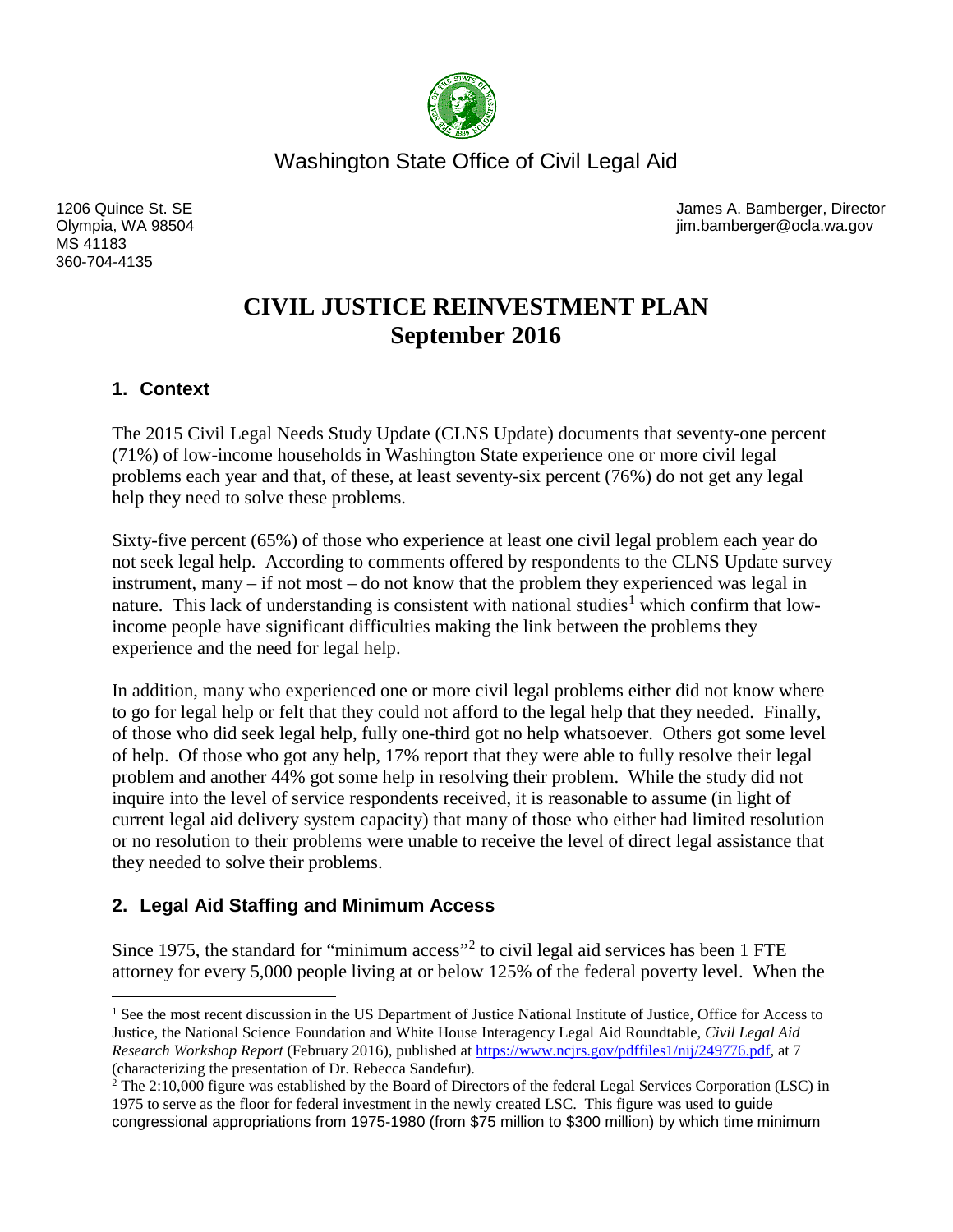Civil Justice Reinvestment Plan September 2016 Page 2 of 7

standard was adopted, there was no organized system to develop, deliver and track the contributions of volunteer attorneys involved in civil legal aid delivery. Thus, the formula assumed that there needed to be 1 professional staffed legal aid attorney for every 5,000 eligible low income residents (or, as it was then-characterized, 2:10,000).

In Washington State we have developed a robust and effective system of volunteer attorney recruitment and engagement. Through 17 local, bar sponsored (and often bar operated) community-based programs, thousands of volunteer legal aid attorneys deliver more than 46,000 hours of free legal help to low-income residents eligible for state-funded civil legal aid services.<sup>[3](#page-1-0)</sup> At 2,000 hours per FTE attorney per year, this contribution delivers the rough equivalent of 23 FTE civil legal aid attorneys.<sup>[4](#page-1-1)</sup>

The balance of the state-funded civil legal aid delivery system consists of professional staff legal aid attorneys employed by the statewide Northwest Justice Project and four specialized providers of civil legal aid services that provide services to specific hard-to-serve client populations or on matters for which unique client service expertise or delivery approaches offer the most effective approach to responsive legal aid delivery.<sup>[5](#page-1-2)</sup> Together the state-funded staffed legal aid programs employ about 107 full time attorneys.

According to the Census Bureau, nearly 1.2 million Washingtonians live at or below 125% of the federal poverty level.<sup>[6](#page-1-3)</sup> Using the 1:5,000 formula, 240 full time attorneys are needed to achieve minimum access levels of client service delivery capacity. The combined current client service capacity of the state-funded legal aid system is 130 FTE attorneys. This results in a ratio of 1 FTE equivalent civil legal aid attorney for every 9,450 people living at or below 125% of the federal poverty guideline. The net shortfall is 110 FTE attorneys.

## **3. Self-Diagnosis, Self-Referral, Self-Help and Other Strategies**

The 2015 CLNS Update documents that low-income people experience the greatest number of legal problems in the areas of health care, consumer/finance and employment. At the same time, it tells us that low-income residents are most likely to self-diagnose their problems as being legal in nature and seek legal help with respect to problems relating to family law, rental housing and consumer/finance (mostly debt collection and bankruptcy). This finding is not surprising, as matters arising in these areas are often (a) understood as presenting problems for which solutions are urgently required and (b) matters where the judicial system is the exclusive or most logical forum for the resolution of the problems presented.

 $\overline{a}$ 

access had been achieved. See, Erlich, *Giving Low-Income Americans Minimum Access to Legal Services*, 64 A.B.A.J. 696 (1978).

<span id="page-1-0"></span><sup>&</sup>lt;sup>3</sup> Eligibility for state-funded civil legal aid services is governed by [RCW 2.53.030.](http://app.leg.wa.gov/RCW/default.aspx?cite=2.53.030)

<span id="page-1-1"></span><sup>4</sup> Substantial additional volunteer contributions are made through dedicated pro bono programs operated at large (principally Seattle-based) law firms and through large in-house corporate counsel offices.

<span id="page-1-2"></span><sup>&</sup>lt;sup>5</sup> These are TeamChild, the Seattle Community Law Center, the Unemployment Law Project and the Family Advocacy Program at Solid Ground.

<span id="page-1-3"></span><sup>6</sup> 2014 5-Year American Community Survey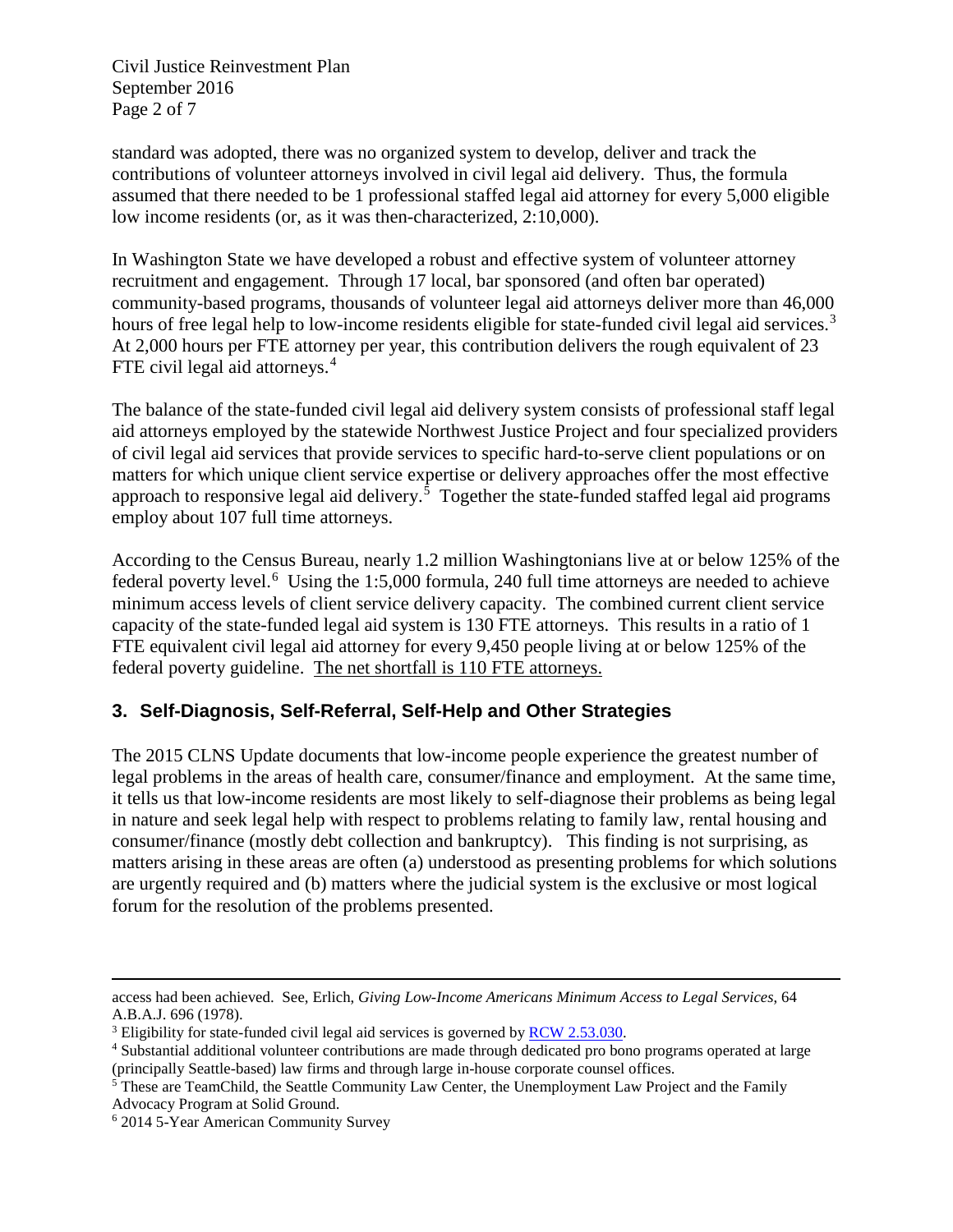Civil Justice Reinvestment Plan September 2016 Page 3 of 7

Given the widespread inability of low-income to self-diagnose and effectively access legal aid services for problems with a legal dimension, intentional effort needs to be made to expand outreach, legal education, informational tools and technology applications, and related resources to help them do so. Further, dedicated capacity needs to be developed to identify and reach members of low-income communities that experience cultural, linguistic, ability and other barriers that compound the general limited ability of people understand the legal dimensions of the problems they are experiencing and self-refer for legal help.

The civil judicial system is complex and premised on an adversarial relationship between contesting parties, both of whom are represented by attorneys. Under the Code of Judicial Conduct, the independent judicial officer is significantly constrained from assisting any party, even those who are not represented by an attorney.

Unfortunately, a growing and increasing majority of family law litigants are not represented by an attorney.<sup>[7](#page-2-0)</sup> This can result in significant imbalances in power between those who have counsel and those who do not. Further, the growing numbers of unrepresented (or self-represented) parties in family law (and other) cases causes significant drag on the machinery of justice, with self-represented litigants often misfiling documents, failing to complete forms properly and otherwise running afoul of court processes and procedures.

Led nationally by the Self-Represented Litigants Network, the Legal Services Corporation, the National Center for State Courts and others, there is a growing effort to develop and place more technology based tools in the hands of self-represented litigants trying to navigate the civil justice system. A central focus of these efforts has been the development of technology systems designed to enable self-represented litigants to complete (and in some locations electronically file) court forms through automated document assembly systems. These "TurboTax-like" systems offer an iterative and sequential series of questions, the answers to which allow the back end of the system to populate required forms with appropriate data and prepare them for review, printing and filing.

The Washington State Supreme Court recently approved 211 [family law forms](http://www.courts.wa.gov/forms/?fa=forms.static&staticID=20) that have been translated from legalese into plain language. The product of nearly six years of work, these forms are now required to be used in all cases. The Access to Justice Board, Northwest Justice Project and Administrative Office of the Courts collaborated on translating and securing Supreme Court approval of these forms.

The development and publication of the plain language forms offers a singular opportunity to empower self-represented litigants to be more effective and more successful in participating in civil family law proceedings. Given the national public and private sector interest in expanding legal literacy and access to self-help resources, significant opportunities exist to attract matching funds to state-level investment in the automation of the new family law forms. Through an anticipated inter-agency Memorandum of Understanding between the Office of Civil Legal Aid (OCLA), the Administrative Office of the Courts (AOC), the Access to Justice Board and

<span id="page-2-0"></span> $<sup>7</sup>$  Recent information from the Adminstrative Office of the Courts suggests that at least one party is unrepresented in</sup> nearly 80% of all family law cases, and that both parties are unrepresented in upwards of 60% of such cases.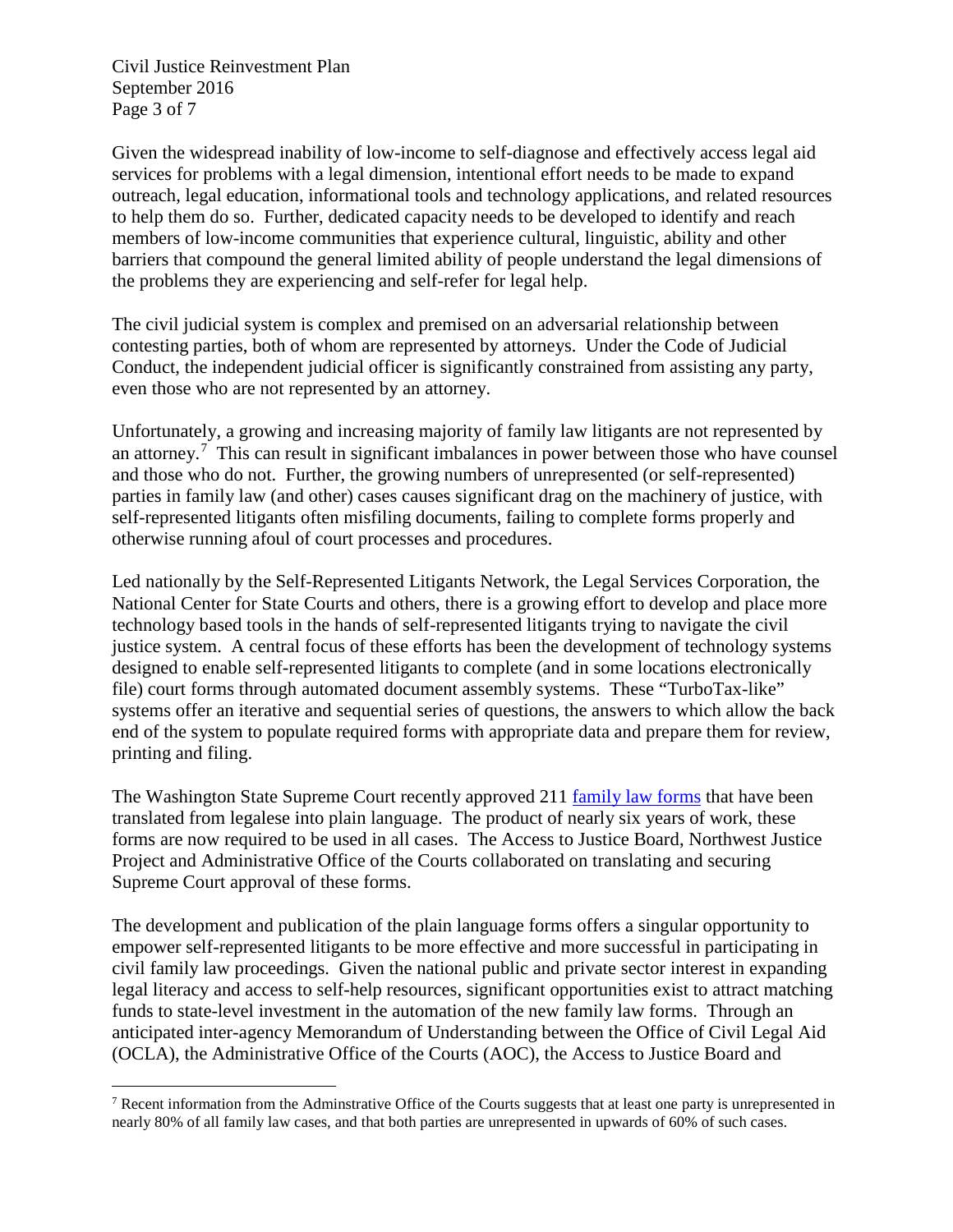Civil Justice Reinvestment Plan September 2016 Page 4 of 7

possibly the Northwest Justice Project, OCLA will assume lead agency status in managing a multi-agency effort to automate the new family law forms. This effort will be carried out consistent with usability and other requirements established by the Supreme Court in its Access to Justice Technology Principles and other relevant considerations.

## **4. Statewide Infrastructure and Support**

Any system as complex as the statewide legal aid delivery system must have sufficient infrastructure, training and support to ensure that services are effectively and economically delivered, are responsive to the most prevalent and pressing needs of clients, deliver results and outcomes that are responsive to client needs and legal rights and are sophisticated and agile enough to take advantage of new and emerging technologies and evidence-based best-practices. This will require dedicated staff and resources to support training, research and to effectively monitor outputs and outcomes realized for clients.

#### **5. Components of the 2016 Civil Justice Reinvestment Plan**

# **A. Helping People Understand Their Legal Problems; Expanding Self-Help Tools; Fostering New Public-Private Partnerships to Develop and Implement Innovative Delivery Strategies**

Efforts here will focus on developing and investing resources to (a) expand the ability of lowincome people to understand their rights, prerogatives and responsibilities under the law, (b) enable them to understand the potential legal dimensions of the problems that they are experiencing and make informed decisions about whether and, if so, when and where to seek help from an appropriate legal aid provider, and (c) expand self-help resources that will better enable them to solve their legal problems without or with limited assistance of a legal professional. Focus will not only be on those with technology capability and access to internetbased services, but also on those who lack such capabilities or consistent access to the internet, as well as those who experience language, cultural and other barriers.

In addition to automating the new plain language family law forms, a number of opportunities exist to help low-income people better understand their legal rights, self-diagnose their legal problems and gain access to a civil justice system that is otherwise out of reach. Strategies may include developing new smart-phone applications that will allow individuals to assess their current situations, understand their legal rights, and tell them where and how to get legal information, assistance and, if need be, representation. Other potential ideas may include technology-loaded vehicles that will enable legal aid staff and volunteers to be more present on a regular basis at locations where low-income people go and to reach out and connect with communities who are not connected or who experience social, cultural, language, mental health and other barriers (such as homelessness, geographic isolation or restrictions on their mobility (e.g., trafficking victims)) to learn about their legal rights and get help with problems before they become acute.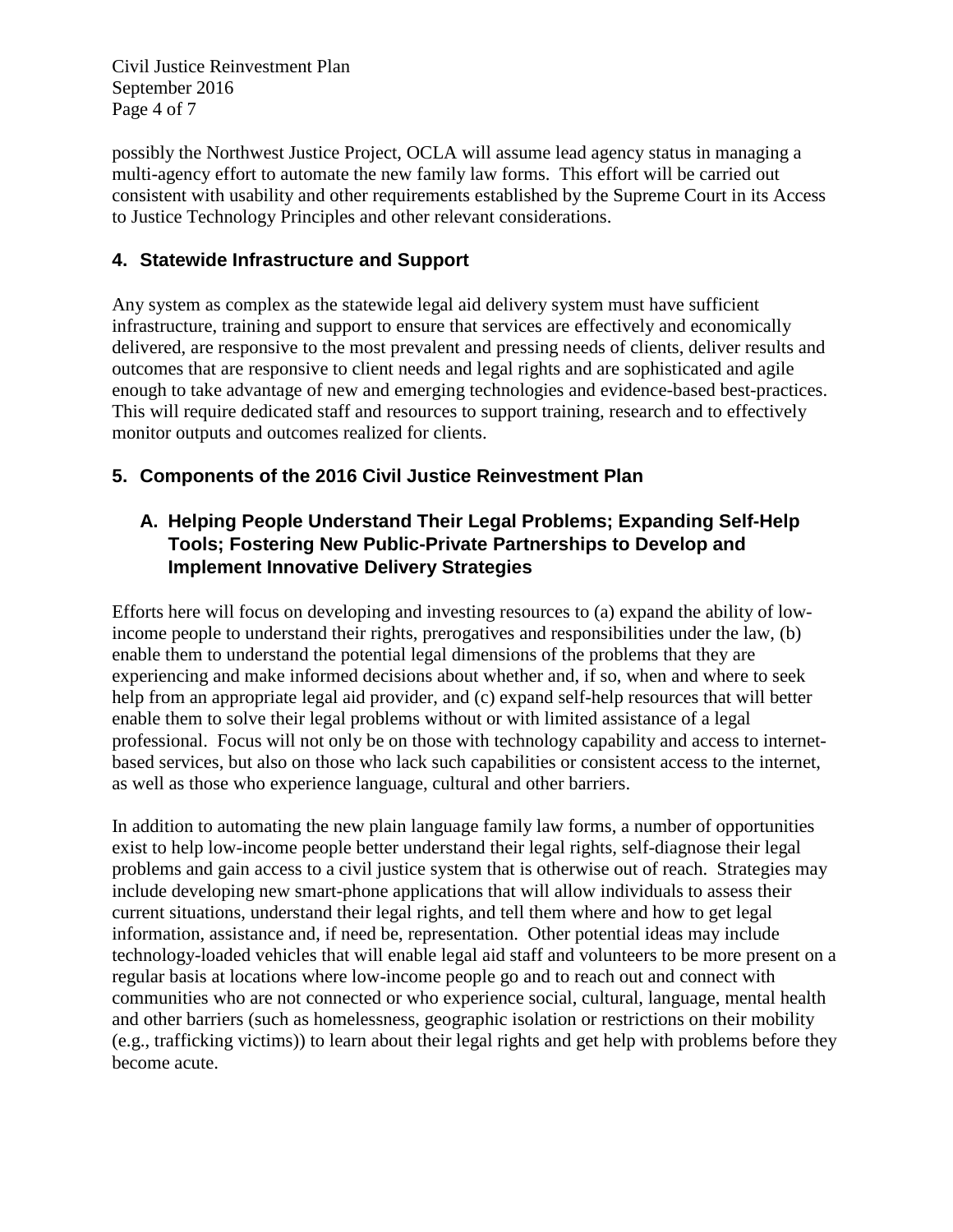Civil Justice Reinvestment Plan September 2016 Page 5 of 7

There is a wealth of private sector technology programming and development capacity in Washington State. Like its federal counterpart, the Legal Services Corporation, OCLA proposes to seek a sum of funding each biennium to competitively stimulate new public-private partnerships in delivery approaches and development of innovative technology applications that will enhance the ability of low-income people to identify and solve their legal problems by themselves.

**Investment Required:** \$250,000 per year for automation of self-help forms (Phase 1); \$100,000 per year Phase II and beyond)<sup>[8](#page-4-0)</sup>; \$150,000 per year for Technology Innovation Partnership investment (Phase I) designed to stimulate public-private partnerships that generate delivery system innovations (including technology based applications) focused on expanding the ability of people to understand their rights, self-diagnose the legal nature of the problems they are experiencing and self-refer into the civil legal aid system. (Phase II funding moves to \$400,000 per year).

Total Biennial Increase Over Current Levels: \$1.0 million (Phase I -- \$800,000).

# **B. Expanding Volunteer Lawyer Involvement and Service Delivery**

The market value of current services delivered by volunteer attorneys working in association with the 17 community based volunteer attorney programs is nearly \$11.5 million per year.<sup>[9](#page-4-1)</sup> The value of organized pro bono services is equal to about 85% of the current annual appropriation for civil legal aid.

While the level of service is laudable, there is substantial untapped opportunity for greater volunteer involvement in legal aid delivery. The key to effectively tapping the potential level of volunteer services is to have high quality, professional staff involved in the recruitment, training, mentoring, support and referral of clients to these volunteer attorneys. Strategically expanding and upgrading staff support within the community-based volunteer attorney programs will expand the number of attorneys and attorney hours dedicated to addressing the civil legal problems of low-income people in Washington State. The Access to Justice Board's Pro Bono Council advises that with sufficient additional investment in volunteer program staff, an additional 12,000 to 16,000 hours of volunteer attorney services can be secured on an annual basis – increasing the leveraged volunteer attorney contribution by between 25% and 30% (or the equivalent of 6-8 FTE) over current levels.

Total Biennial Increase Over Current Levels**:** \$2.0 million (Phase I -- \$1.125M).

<span id="page-4-0"></span> <sup>8</sup> Phase I covers the FY 2017-19 biennium. Phase II covers FY 2019-21 and beyond.

<span id="page-4-1"></span><sup>9</sup> This assumes a market value of \$250/hr.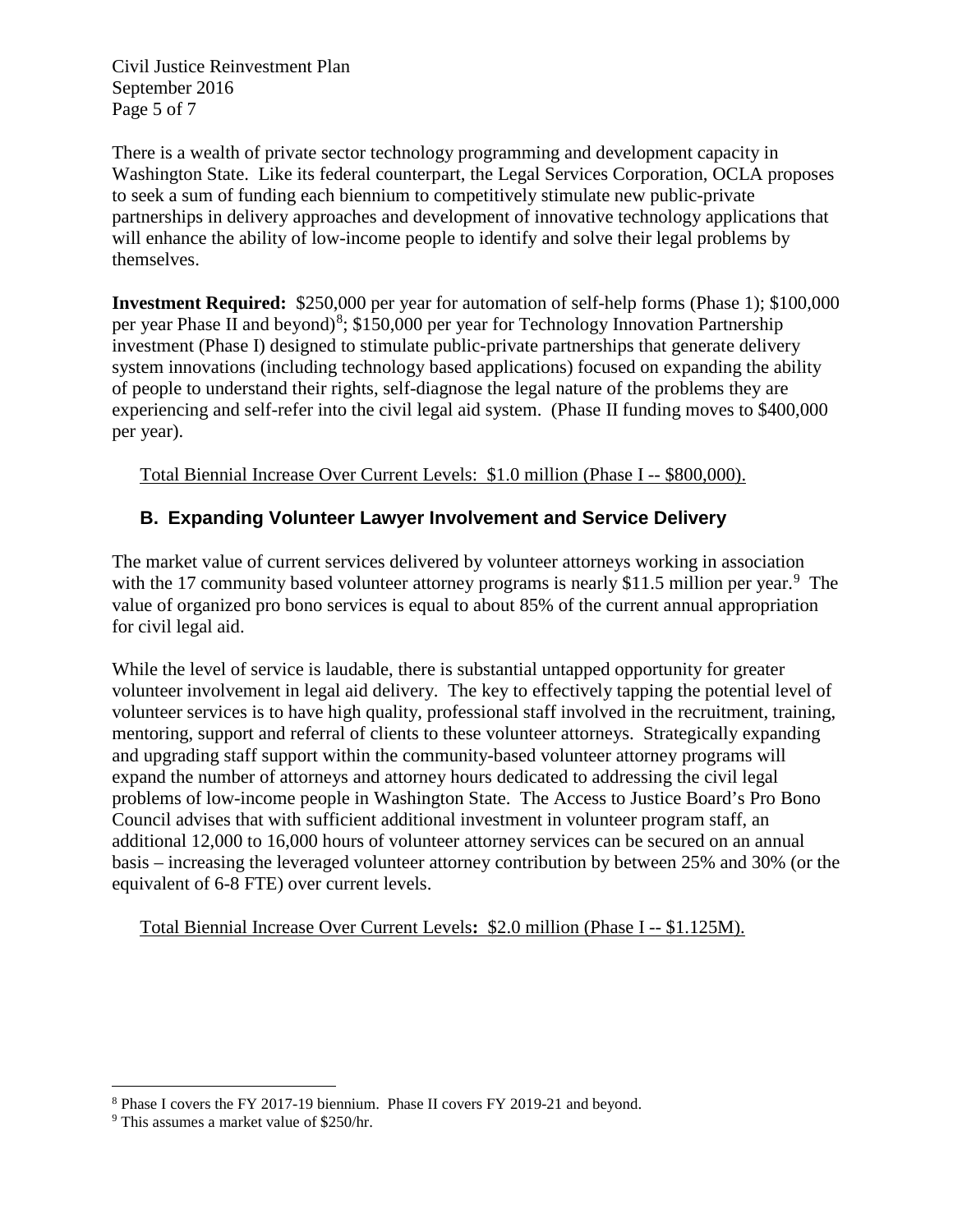# **C. Achieving Minimum Access Through Expanded Professional Civil Legal Aid Staffing**

The core of the civil legal aid system is and will always be the professional staffed legal aid programs. Northwest Justice Project (NJP) is the principal state-funded legal aid program. NJP hosts the statewide legal aid call center (CLEAR), staffs and supports the statewide legal aid self-help resources website [\(Washington Law Help\)](http://www.washingtonlawhelp.org/), provides statewide coordination and support for professional civil legal aid attorneys across the state and maintains client service offices in 17 locations around the state. In addition, there are four state-funded specialized civil legal aid providers that serve specific client populations and carry substantive expertise in specific areas of law. These include TeamChild (serving youth simultaneously involved in multiple legal forums), Seattle Community Law Center (serving homeless disabled residents of King and Snohomish Counties on matters relating to SSI and SSDI), Solid Ground Benefits Legal Services (serving families with legal problems involving state governmental assistance) and the Unemployment Law Project (serving clients contesting denials or terminations from claims for unemployment insurance benefits).

After incorporating the effective FTE contributions of current and potential volunteer attorney efforts, the 2016-17 addition of 20 FTE attorneys underwritten with federal Victim of Crime Act (VOCA) funds and current levels of basic field client service staffing in these programs, there remains a gap of **88 FTE attorneys** from the required level needed to achieve minimum access (using the 1FTE:5,000 eligible person standard).

At an average fully loaded cost of \$125,000/FTE attorney/year,<sup>[10](#page-5-0)</sup> the total increase required to achieve minimum access legal aid staffing is \$11,000,000 per year.

Total Biennial Increase Over Current Levels: \$22,000,000 (Phase I -- \$9,687,500)

# **D. Statewide Infrastructure, Support and Accountability**

Effective operation of the statewide civil legal aid system requires intentional efforts to ensure coordination and support for staff and volunteers involved in civil legal aid delivery at the local, regional and statewide levels. As is the case in the indigent defense arena, resources must be expressly dedicated to ensure that professional staff and volunteer attorneys are trained in the substance of the legal problems experienced by low-income people and the skills necessary to effectively address them. Additionally, there must be appropriate staff dedicated to ensure coordination of client service delivery and the quality and accountability of services delivered. Finally, systems must be established to monitor the substance and impact of the additional services funded through this Reinvestment Plan to ensure accountability to taxpayers, other investors and clients. Direct incremental outlays for training, support, research and outcomes monitoring will be \$300,000 per year. An additional \$200,000 will be needed for expanded staff at the Office of Civil Legal Aid to manage the civil legal aid program.

## Total Biennial Increase Over Existing Levels: \$1,000,000 (Phase I -- \$400,000)

<span id="page-5-0"></span> $10$  This is the average fully loaded cost (salary, benefits, administration, and overhead) of a 5-7 year attorney at the Northwest Justice Project.